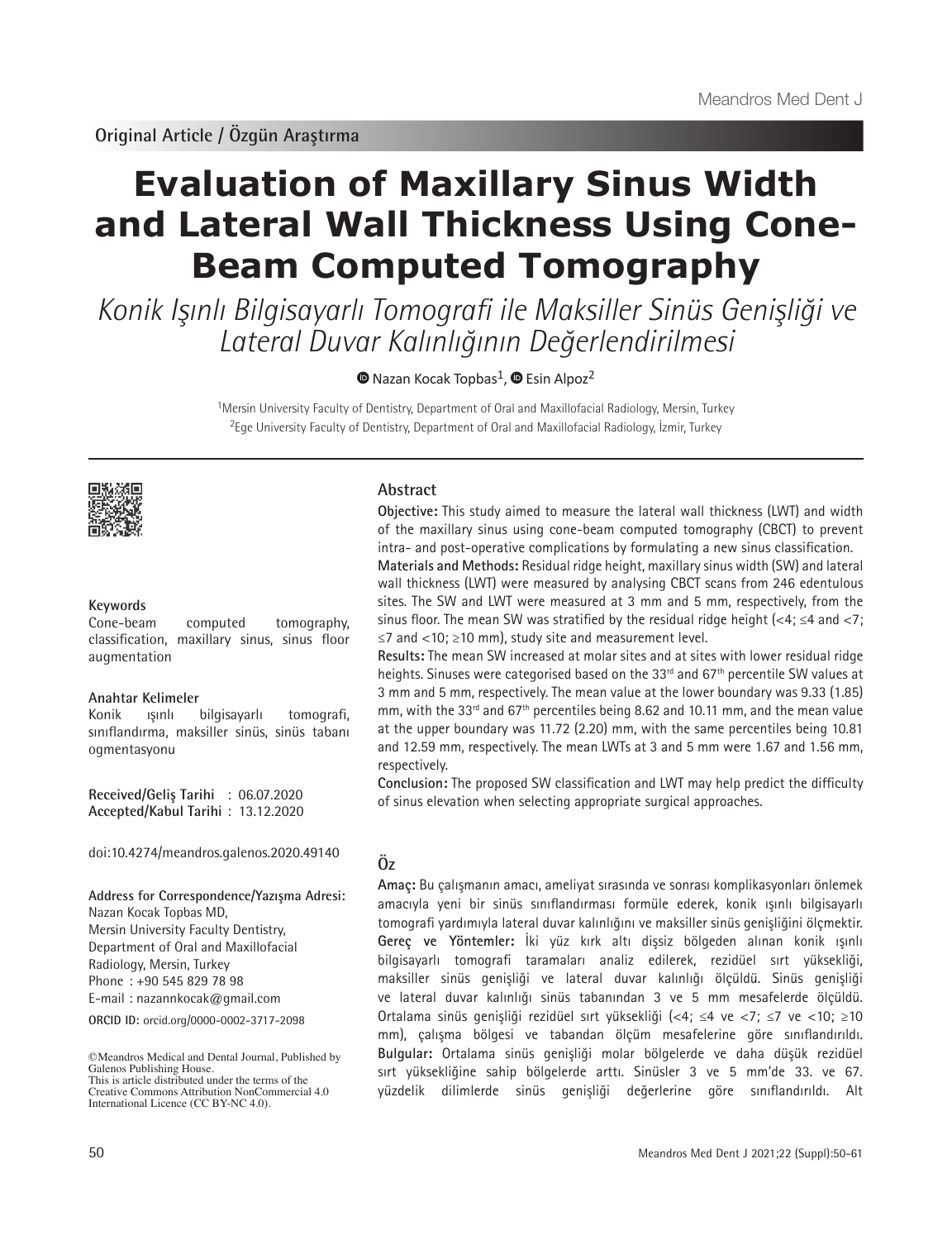sınırdaki ortalama değer 9,33 (1,85) mm, 33. ve 67. persentiller 8,62 ve 10,11 mm ve üst sınırdaki 11,72 (2,20) mm, aynı yüzdelikler sırasıyla 10,81 ve 12,59 mm idi. Ortalama lateral duvar kalınlığı 3 ve 5 mm'de sırasıyla 1,67 ve 1,56 mm idi. **Sonuç:** Önerilen sinüs genişliği sınıflandırması ve lateral duvar kalınlığı, uygun cerrahi yaklaşımları seçerken sinüs elevasyonunda güçlüğün tahmin edilmesine yardımcı olabilir.

#### **Introduction**

Tooth extractions, resorptions and progressive pneumatization of maxillary sinuses can complicate dental implant placement in the posterior maxillary edentulous region (1-3). The anatomical structures of maxillary sinuses limit surgical procedures. Factors such as maxillary sinus width (SW) (distance between the medial and lateral sinus wall), sinus lateral wall thickness (LWT) and residual ridge height (RRH) influences surgical success. These measurements determine implant placement, orientation and size. Therefore, surgical procedures to increase vertical RRH via sinus lifting have been developed.

The two sinus augmentation methods are crestal osteotomy (crestal sinus lift or closed sinus lift) and lateral window approaches. The latter, which protects the sinus membrane is preferred when residual bone height is particularly poor. Maxillary sinus floor elevation is associated with high implant survival rates, but it carries the risk of complications. Damage to the sinus membrane during sinus lift procedures is the most common issue, but complications may also develop post-operatively (4-7). Therefore, reducing membrane tension from the medial wall during the lift surgery is quite effective in decreasing perforation risk (8). In addition, in this region that is rich in blood vessels, the medial wall supplies blood support for grafting in the lateral window sinus elevation technique. The lateral walls include posterior superior alveolar artery and infraorbital arteries that supply the sinus membrane with blood (8). Therefore, it is also important to position the lateral window perfectly during the lift surgery.

The maxillary sinus mediolateral dimension being too small or large for sinus lift procedures may increase membrane perforation risks. In addition to the angulation between the medial and lateral walls of the sinus, the distance between these walls is also effective in the mediolateral dimension of the maxillary sinus and has an important role in augmentation by osteotomy. In the narrow SWs, contact between implants and sinus walls maximizes.

Thus, this situation promotes vascular blood supply for bone formation. However, there is an increased risk of perforation in the narrow sinus compared to wider cases (8,9). Therefore, narrow sinuses and sharp wall angles are related and are associated with increased membrane perforation (10).

In addition to the angle and distance between the lateral and medial walls, LWT is another technical and anatomical factor involved in membrane perforation (11-13).This also means that LWT must be considered during surgery to prevent possible membrane perforation (14). Correct diagnosis of maxillary sinus anatomy can prevent many complications, making it important to perform a sufficient pre-surgical study of the area using advanced imaging techniques, such as cone beam computed tomography (CBCT).

Previous studies have investigated the anatomy of maxillary sinuses via computed tomography (CT) or panoramic X-rays (2D) (15), but there is no wellrounded study evaluating maxillary SW and LWT using CBCT. Therefore, the objectives of this study are as follows:

1. To measure SW and LWT, at different heights from the sinus floor at edentulous sites on CBCT scans.

2. To propose a new sinus classification based on SW values and evaluate their clinical implications for augmentations.

3. To investigate the influence of age and sex on the dimensions of LWT, SW and RRH.

#### **Materials and Methods**

This study was approved by the Ethics Committee for Clinical Research at Ege University Faculty of Medicine (decision no: 14-7.1/6, date: 08.09.2014), and signed informed consent form was receipted by the participants.

#### **Study Sample**

We evaluated CBCT scans of 400 patients who visited the University Faculty of Dentistry for placement of dental implants between 2015 and 2020. CBCT scanning was performed to evaluate implant placements. Patients' demographic findings, number of teeth lost and medical histories were recorded.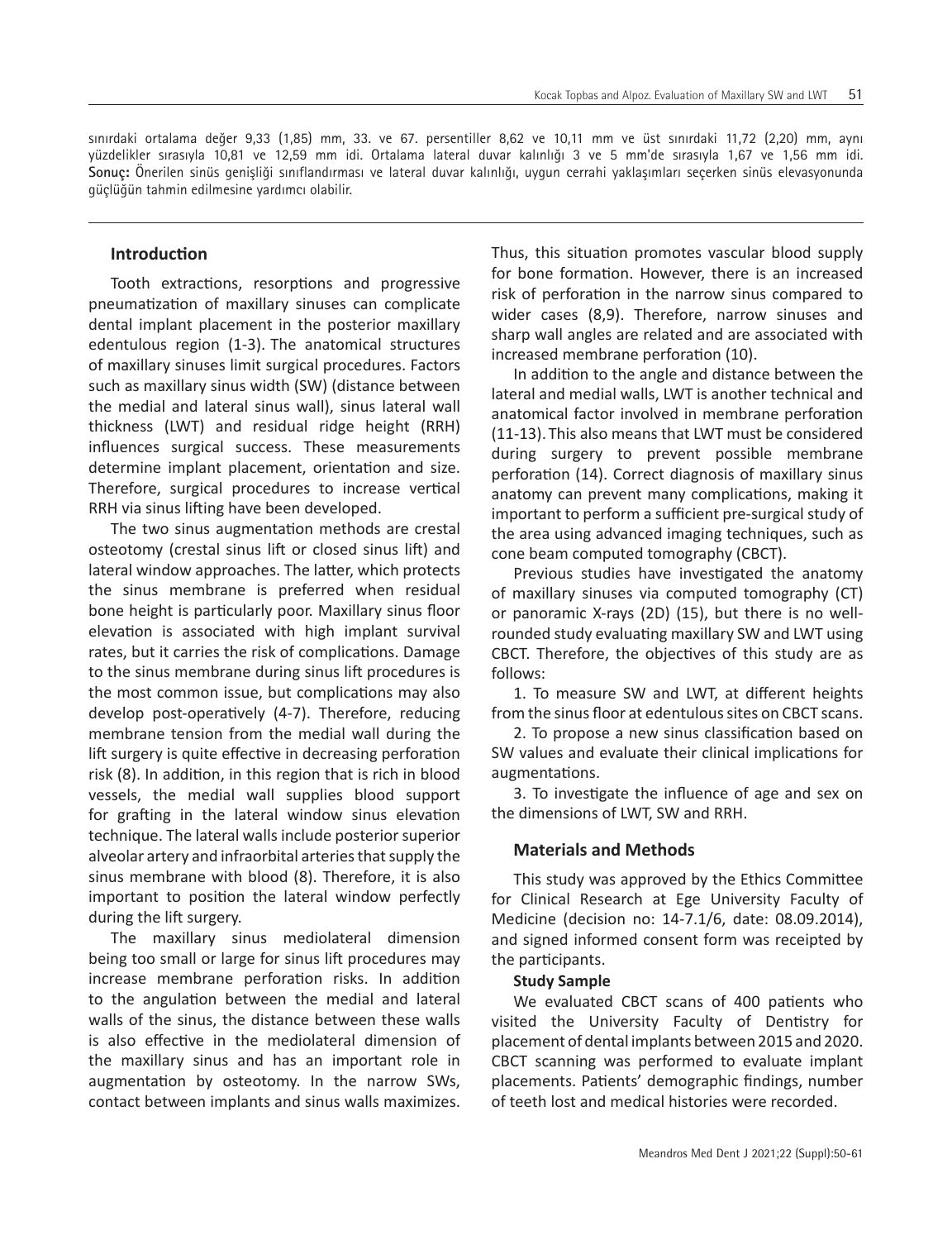#### **Image Acquisition**

CBCT images were obtained using a Kodak 9000 3D (Kodak Dental Systems, Carestream, Rochester, NY, USA) with a 5×3.7 cm field of view (FOV), 70 kVp, 10 mA, a scanning time of 24 s, a voxel size of 0.076 mm and a slice thickness of 0.076 mm. The scans in this study were selected from archives of University Faculty of Dentistry Department of Oral and Maxilofacial Radiology CBCT database. CBCT images were reviewed and measured by a single examiner (N.K.T.) using Kodak 3D Imaging Software 3.1.9 (Kodak Dental Systems, Carestream, Rochester, NY, USA). All examinations to create adequate image quality; It was carried out by an expert licensed radiologist with the required minimum optimal exposure dose and the smallest FOV.

# **Inclusion Criteria**

Axial, sagittal and cross-sectional images projected by a 28-inch desktop monitor of 1024x768 pixels under normal room lighting were evaluated. Included CBCT images met the following criteria:

1. Presence of edentulous sites in the vicinity of the maxillary sinus.

2. Preferably one or two missing teeth so that localization could be clearly identified.

3. Presence of adjacent teeth to the edentulous area to identify locations in correspondence to the missing tooth sites.

4. Visible maxillary sinus, measurable from the floor to at least 6 mm in height.

Images were excluded if any of the following criteria were met:

1. The images were unclear or incomplete.

2. Edentulous sites in correspondence to any tooth sites could not be located.

3. Sinus pathology made measurement impossible.

4. The alveolar ridge outline could not be distinguished.

5. The sinus had been grafted or implants had been placed.

6. The adjacent teeth were too mesialise (mesial tipping) precluding measurements.

#### **Data Collection**

Reconstructed images were reoriented to bring the hard palate parallel with the ground and may be used to view certain anatomic areas from all aspects. At the sagittal section images, reference arches were drawn at the level of the crestal bone to comply with the ridge centres. Coronal section images including the centres of each missing tooth site were selected for SW, LWT and RRH measurements. On these images, data were measured using an inbuilt digital calliper, including SW, LWT and RRH at 3 and 5 mm from the sinus floor (Figure 1). SW, LWT and RRH measurements of the posterior maxillary region were completed at edentulous sites from the first premolar to the second molar on the 246 CBCT images (154 scans were rejected because of low quality images; evidence of previous implant placement/ augmentation procedures, leaving insufficient space to place an implant; or no adjacent teeth). SW was measured from the medial to lateral walls of the sinuses. LWT was measured from the inner to outer cortical surfaces in the lateral walls. The minimum and maximum RRH from the sinus floor to the crest top were measured. Sinus classification was performed in patients who were eligible for sinus augmentation in RRH-maximum (max RRH in the investigated sites) <10 mm.

### **Study Design**

Missing tooth sites were categorised: premolar (P), molar (M), premolars (PP), molars (MM) and premolar and molar (PM). RRH ranges of 0-3.99 mm, 4-6.99 mm, 7-9.99 mm and ≥10 mm at edentulous site were classified as severely deficient (SvD), moderately deficient (MdD), slightly deficient (SlD), or normally



**Figure 1.** Demonstration of measurements of anatomical landmarks

SW-3-mm: Sinus width which was at 3 mm above from the sinus floor, SW-5-mm: Sinus width which was at 5 mm above from the sinus floor, LWT-3-mm: Lateral wall thickness which was at 3 mm above from the sinus floor, LWT-5-mm: Lateral wall thickness which was at 5 mm above from the sinus floor, RRH-max\min: Residual ridge height maximum\minimum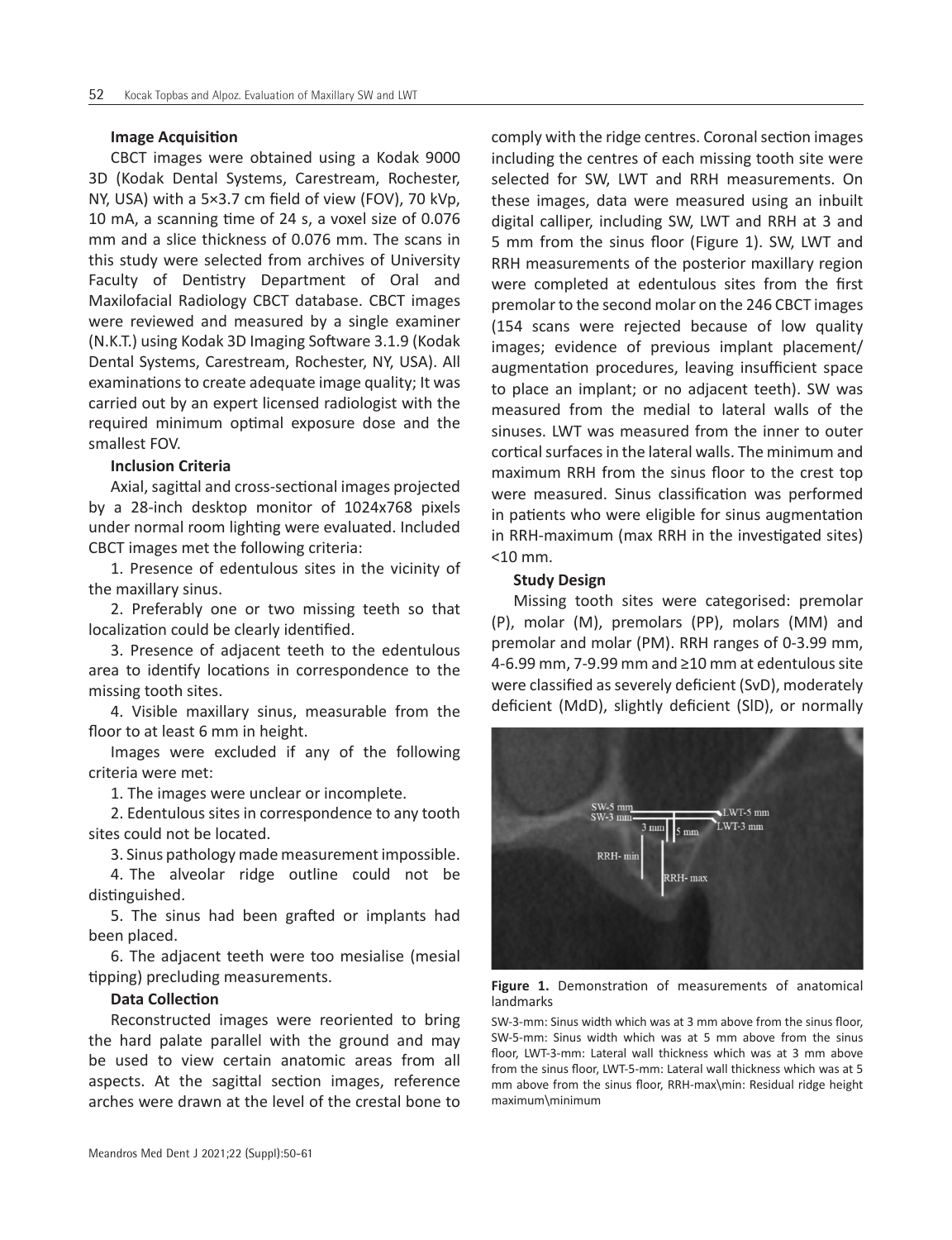deficient (ND), respectively. SWs were obtained at each measurement level of each missing tooth site and are expressed as mean [standard deviation (SD)] in mm.

# **Statistical Analysis**

The SWs of three RRH groups (3 mm and 5 mm for SvD, MdD, and SlD) were combined to represent SW at the usual lower limit (3 mm) and upper (5 mm) of the lateral window osteotomy. The mean (SD), median and  $33<sup>rd</sup>$  and  $67<sup>th</sup>$  percentile values for SW at the lower and upper limits were worked out.

A One-Way ANOVA was used to compare the measurements, investigated sites and age variables. Independent sample t-tests were used to compare these measurements by gender. The intraclass correlation coefficient (ICC) was calculated to determine the level of agreement between the measurements. Relationships between the variables SW-5-mm (SW which was at 5 mm above from the sinus floor), LWT-5-mm (LWT which was at 5 mm above from the sinus floor), RRH-max and number of missing teeth were investigated via Pearson's correlation coefficient. The mean (SD), median and 33<sup>rd</sup> and 67<sup>th</sup> percentile values for the SW at the lower and upper limits were worked out. SPSS 25.0 (SPSS Inc., Chicago, IL, USA) was used for statistical analyses.

# **Results**

A total of 246 scans were included for analysis. Of the 246 evaluated CBCT scans, 46.7% belonged to female patients and 53.3% to males (mean age of 49.1 years old and age range from 18 to 90 years old).

LWT-3-mm (LWT-3-mm above the sinus floor) showed no significant difference by the investigated sites (p>0.05). However, SW-3-mm (SW-3-mm above the sinus floor), SW-5-mm, LWT-5-mm, (SW and LWT-5-mm above the sinus floor) RRH-max and RRHminimum (max and min RRH in the investigated sites) values showed significant differences by the investigated sites (p<0.05).

The SW-3-mm and SW-5-mm averages of PM, MM and M were significantly higher than those of PP and P (p<0.05). The LWT-5-mm averages of PM, P and M were significantly higher than those of MM (p<0.05). The averages of RRH-max and RRH-min were significantly higher in PP and P than those of MM, PM and M (p<0.05).

The ICC showed strong agreement between the results of the first, second and third series of measurements (ICC|>0.75). Therefore, the mean values of dual measurements were applied for further analysis to minimise error in the variable measurements.

Correlations were evaluated at a single measurement level (5 mm) only. An insignificant negative correlation was found between SW-5-mm and LWT-5-mm. SW-5-mm was negatively correlated with both RRH-max and number of missing teeth. Finally, there was a significant positive correlation between LWT-5-mm and RRH-max and an insignificant negative correlation between LWT-5-mm and number of missing teeth (Table 1).

The mean SW is presented in Table 2, classified by RRH, investigated site and measurement level. In RRH-max, 22, 81, 52 and 91 investigated sites were available, respectively, for SvD, MdD, SlD and ND. In RRH-min, 89, 68, 37 and 52 investigated sites were available for SvD, MdD, SlD and ND. In RRH-max, for the 3 mm measurement level of each RRH group, the mean SWs were 8.22 (±2.25), 9.44 (±1.62), 9.62  $(\pm 1.86)$  and 7.36  $(\pm 2.93)$  mm, respectively, for SvD, MdD, SlD and ND. For the 5 mm measurement level of each RRH group, the mean SWs were  $10.07$  ( $\pm$ 2.45), 12.10 (±1.94), 11.85 (±2.18) and 9.47 (±3.89) mm, respectively, for SvD, MdD, SlD and ND. In RRH-min, for the 3 mm measurement level of each RRH group, the mean SWs were 9.02 (1.70), 9.47 ( $\pm$ 2.28), 9.07  $(\pm 2.39)$  and 6.24 ( $\pm 2.67$ ) mm, respectively, for SvD, MdD, SlD and ND. For the 5 mm measurement level of each RRH group, the mean SWs were  $11.41$  ( $\pm$ 2.02), 11.87 ( $\pm$ 2.69), 10.96 ( $\pm$ 3.37) and 8.48 ( $\pm$ 3.94) mm, respectively, for SvD, MdD, SlD and ND (Table 2).

When RRH-max and RRH-min were evaluated for sinus augmentation requirements, SvD, MdD and SlD were further analysed for SW classifications. The distributions of SW at the lower and upper limits of the lateral window osteotomy were examined. On the basis of the 33 $rd$  and 67 $th$  percentile SW values, a new sinus classification was proposed (Table 3). The mean value at the lower limit was  $9.33$  ( $\pm 1.85$ ), with the 33 $^{rd}$  and 67<sup>th</sup> percentiles at 8.62 and 10.11 mm, respectively. The mean value at the upper limit of the lateral window osteotomy was  $11.72$  ( $\pm$ 2.20), with the 33 $rd$  and 67<sup>th</sup> percentiles at 10.81 and 12.59 mm, respectively (Table 3). The distributions of SW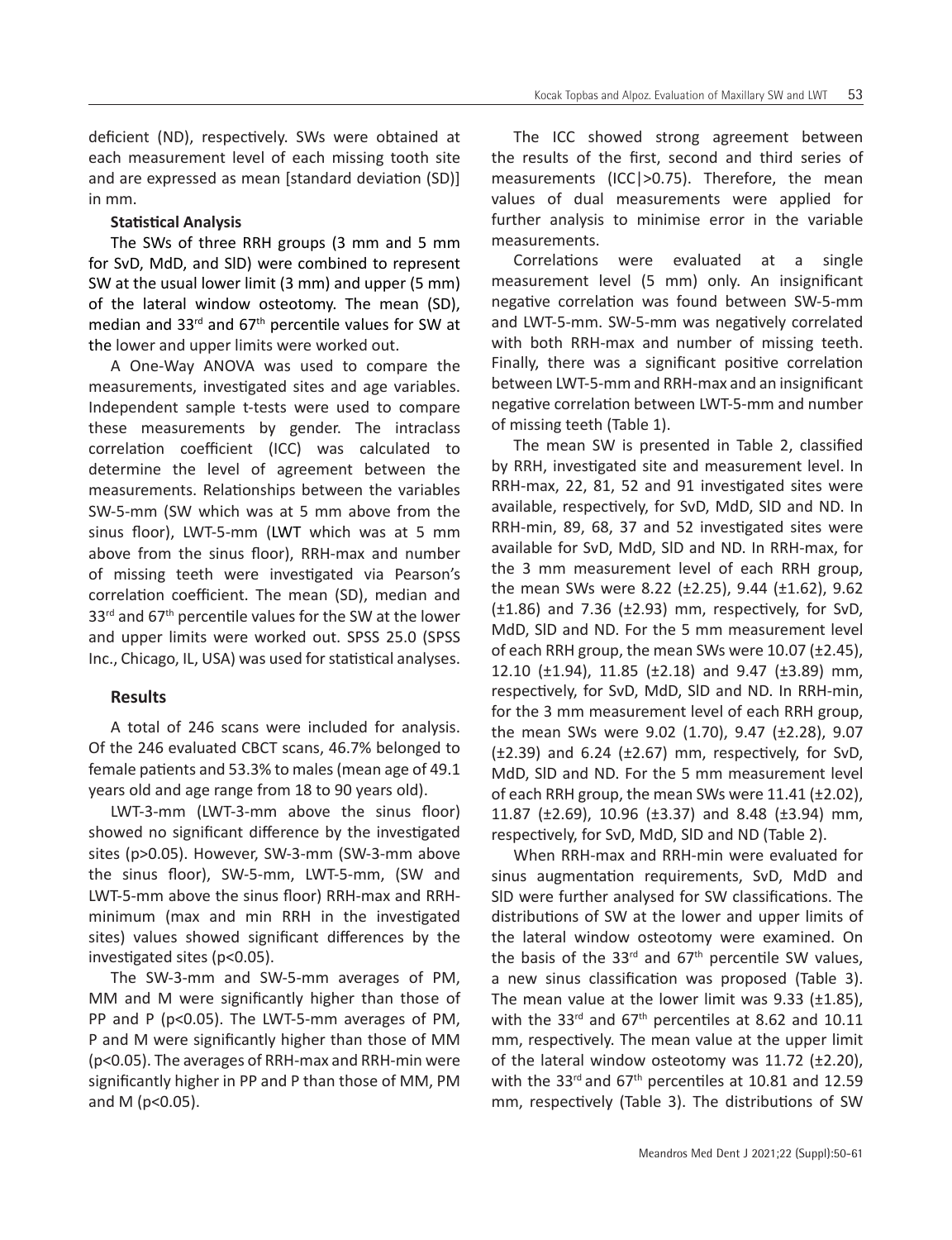| Table 1. Investigation of relations between measurements                                                                                                                                                       |                                     |            |           |                          |                            |  |  |
|----------------------------------------------------------------------------------------------------------------------------------------------------------------------------------------------------------------|-------------------------------------|------------|-----------|--------------------------|----------------------------|--|--|
| <b>Measurements</b>                                                                                                                                                                                            | <b>Statistical analysis methods</b> | $SW-5-mm$  | LWT-5-mm  | <b>RRH-max</b>           | Number of<br>missing teeth |  |  |
|                                                                                                                                                                                                                | Pearson correlation                 |            |           |                          |                            |  |  |
| $SW-5-mm$                                                                                                                                                                                                      | Significance (two-tailed)           |            |           |                          |                            |  |  |
| $LWT-5-mm$                                                                                                                                                                                                     | Pearson correlation                 | $-0.084$   | 1         |                          |                            |  |  |
|                                                                                                                                                                                                                | Significance (two-tailed)           | 0.196      |           |                          |                            |  |  |
| RRH-max                                                                                                                                                                                                        | Pearson correlation                 | $-0.399**$ | $0.372**$ | $\mathbf{1}$             |                            |  |  |
|                                                                                                                                                                                                                | Significance (two-tailed)           | 0.000      | 0.000     | $\overline{\phantom{a}}$ |                            |  |  |
| Number of missing teeth                                                                                                                                                                                        | Pearson correlation                 | $0 - 146*$ | $-0.079$  | $0.172**$                |                            |  |  |
|                                                                                                                                                                                                                | Significance (two-tailed)           | 0.024      | 0.223     | 0.007                    | $\overline{\phantom{a}}$   |  |  |
| *p<0.05, **p<0.01, SW-5-mm: Sinus width which was at 5 mm above from the sinus floor, LWT-5-mm: Lateral wall thickness which was at 5 mm above<br>from the sinus floor, RRH-max: Residual ridge height maximum |                                     |            |           |                          |                            |  |  |

at the lower and upper limits of the lateral window osteotomy are plotted in Figures 2a and b. A sinus classification was proposed based on the  $33<sup>rd</sup>$  and  $67<sup>th</sup>$ percentile SW values. For narrow, average and wide sinuses, the SWs at the lower limit of lateral windows were <8.62, 8.62-10.11 and >10.11 mm; at the upper limit, the SWs were <10.81, 10.81-12.59 and >12.59



**Figure 2.** Distributions of sinus width measurements from 155 sites with thirty-third and sixty-seventh percentile values at the (a) lower limit and (b) upper limit of lateral window osteotomy

mm, respectively (Table 4). It was found that the widest and narrowest sinuses were respectively on the MdD and SvD groups, at both measurement level and RRH groups (Table 3).

When measurements were compared by gender, the SW-3-mm and RRH-max mean value were not statistically significant (p>0.05). However, the SW-5-mm, LWT-3-mm and LWT-5-mm averages were significantly different in favour of male partially edentulous patients; RRH-min averages were significantly different in favour of female partially edentulous patiens (p<0.05) (Table 5). When the measurements were compared by age, SW-3-mm, SW-5-mm, LWT-3-mm, LWT-5-mm, RRH-min and RRHmax averages were not statistically different (p>0.05) (Table 6).

#### **Discussion**

Sinus membrane elevation via lateral windows creates complications due to sinus-associated fragile structures and anatomical variations. One such complication is Schneiderian membrane perforation, the most common intraoperative complication during sinus elevation. Also, membrane perforation may consist as a result of difficulties in approaching the surgical site, indirect and/or blind manipulation a lateral window instrument-related complications during elevation and the thin structure of the membrane itself (7).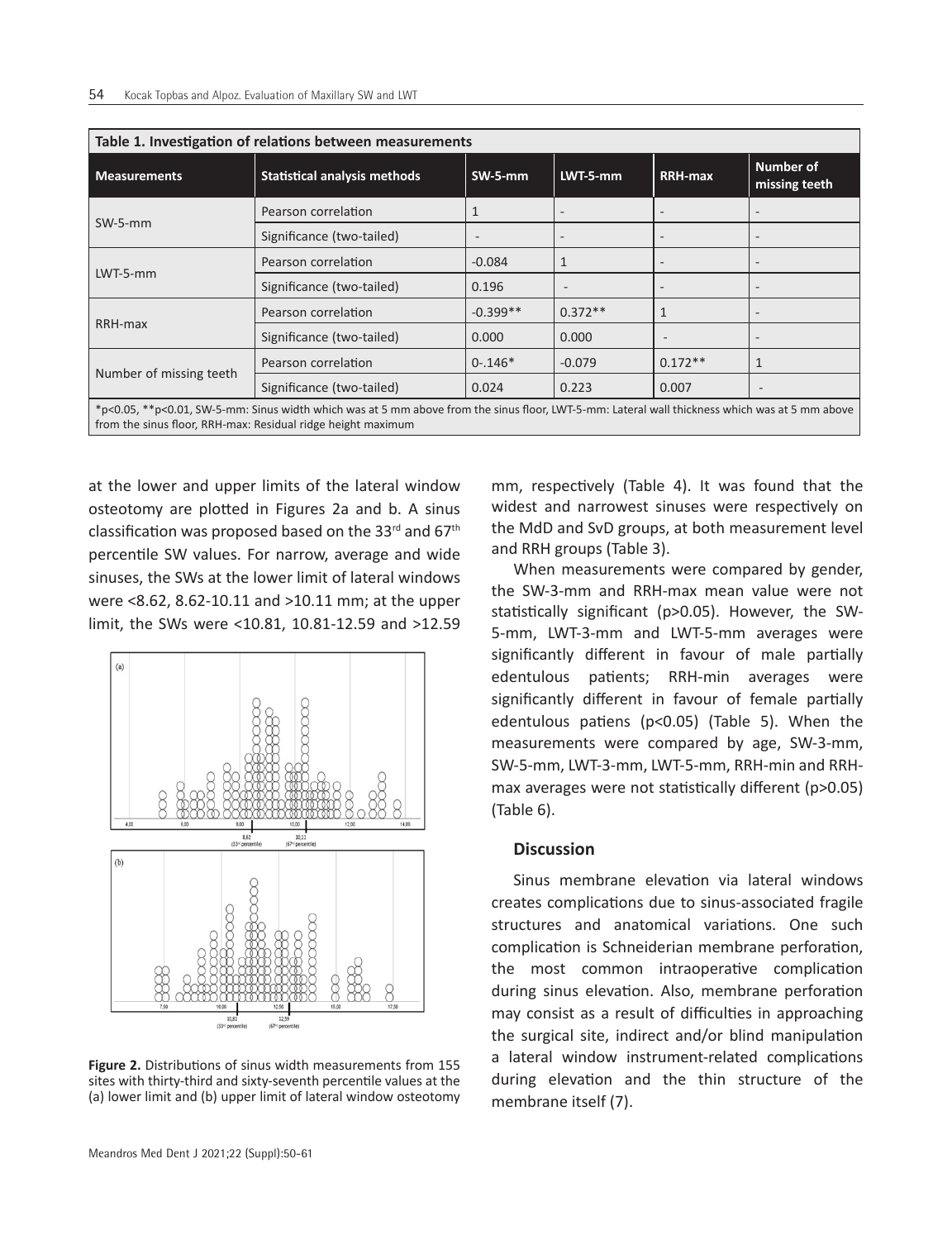**Table 2. Sinus width presented as mean (standard deviation) at edentulous sites (first premolars to second molars) with different ridge height (severely deficient, moderately deficient, and slightly deficient, normally deficient) and measurement levels (3-5 mm from the ridge crest)**

| 1.1<br>Residual ridge height classification |            |                  | <b>Investigated sites</b> | $\boldsymbol{\mathsf{N}}$ | $SW-3-mm$   | SW-5-mm      |
|---------------------------------------------|------------|------------------|---------------------------|---------------------------|-------------|--------------|
|                                             |            |                  | <b>PP</b>                 | $\mathbf 0$               | <b>Na</b>   | Na           |
|                                             |            |                  | PM                        | $\overline{c}$            | $\ast$      | $\ast$       |
|                                             |            |                  | <b>MM</b>                 | 11                        | 8.67(2.64)  | 10.6 (2.98)  |
|                                             | SvD        | $X<4$ mm         | P                         | $\boldsymbol{0}$          | <b>Na</b>   | Na           |
|                                             |            |                  | M                         | $\mathsf 9$               | 8.20(1.67)  | 9.97(1.60)   |
|                                             |            |                  | Total                     | 22                        | 8.22(2.25)  | 10.07 (2.45) |
|                                             |            |                  | PP                        | $\boldsymbol{0}$          | <b>Na</b>   | Na           |
|                                             | MdD        | $4 \le X < 7$ mm | PM                        | 27                        | 8.72 (1.85) | 11.7 (2.46)  |
|                                             |            |                  | <b>MM</b>                 | 39                        | 9.91(1.45)  | 12.4 (1.72)  |
|                                             |            |                  | P                         | $\boldsymbol{0}$          | <b>Na</b>   | Na           |
|                                             |            |                  | M                         | 15                        | 9.54(1.06)  | 11.9 (1.20)  |
|                                             |            |                  | Total                     | 81                        | 9.44(1.62)  | 12.10 (1.94) |
| RRH-max                                     |            |                  | PP                        | $\overline{3}$            | 11.2 (0.50) | 12.4 (0.98)  |
|                                             |            |                  | <b>PM</b>                 | 11                        | 9.23(1.31)  | 10.9(1.70)   |
|                                             |            |                  | <b>MM</b>                 | 26                        | 9.32(1.95)  | 11.8(2.19)   |
|                                             | <b>SID</b> | 7≤X<10 mm        | P                         | $\boldsymbol{0}$          | Na          | <b>Na</b>    |
|                                             |            |                  | M                         | 12                        | 10.2(2.05)  | 12.5(2.63)   |
|                                             |            |                  | Total                     | 52                        | 9.62(1.86)  | 11.85 (2.18) |
|                                             |            | X≥10 mm          | PP                        | 20                        | 4.51(1.39)  | 6.56(2.24)   |
|                                             |            |                  | PM                        | 33                        | 7.42(3.01)  | 9.40(3.91)   |
|                                             | <b>ND</b>  |                  | <b>MM</b>                 | 15                        | 8.30(3.52)  | 10.5(5.40)   |
|                                             |            |                  | P                         | 5                         | 6.46(0.92)  | 6.93(1.46)   |
|                                             |            |                  | M                         | 18                        | 9.17(1.62)  | 11.6(2.12)   |
|                                             |            |                  | Total                     | 91                        | 7.36(2.93)  | 9.47(3.89)   |
|                                             |            |                  | PP                        | $\mathbf 1$               | $\ast$      |              |
|                                             |            |                  | PM                        | 16                        | 8.61(1.72)  | 11.5(2.52)   |
|                                             |            |                  | <b>MM</b>                 | 47                        | 9.21(1.80)  | 11.2 (1.63)  |
|                                             | SvD        | $X<4$ mm         | P                         | $\boldsymbol{0}$          | <b>NA</b>   | <b>NA</b>    |
|                                             |            |                  | M                         | 25                        | 9.07(1.40)  | 11.2 (1.63)  |
|                                             |            |                  | Total                     | 89                        | 9.02(1.70)  | 11.41 (2.02) |
|                                             | MdD        |                  | PP                        | $\overline{3}$            | 11.2 (0.50) | 12.4 (0.48)  |
|                                             |            | $4 \le X < 7$ mm | PM                        | 24                        | 8.38(2.57)  | 10.5(2.87)   |
|                                             |            |                  | <b>MM</b>                 | 30                        | 9.87(1.82)  | 12.4 (2.34)  |
|                                             |            |                  | P                         | $\boldsymbol{0}$          | <b>NA</b>   | <b>NA</b>    |
|                                             |            |                  | ${\sf M}$                 | 11                        | 10.2(2.21)  | 12.7 (2.70)  |
| RRH-min                                     |            |                  | Total                     | 68                        | 9.47(2.28)  | 11.87 (2.69) |
|                                             | <b>SID</b> |                  | PP                        | $\mathbf 0$               | <b>NA</b>   | <b>NA</b>    |
|                                             |            |                  | PM                        | 17                        | 9.43(2.24)  | 11.3 (3.06)  |
|                                             |            | 7≤X<10 mm        | <b>MM</b>                 | 6                         | 9.29(4.02)  | 11.8 (5.81)  |
|                                             |            |                  | P                         | $\overline{2}$            |             |              |
|                                             |            |                  | ${\sf M}$                 | 12                        | 8.89(1.51)  | 10.8(1.67)   |
|                                             |            |                  | Total                     | 37                        | 9.07(2.39)  | 10.96 (3.37) |
|                                             | <b>ND</b>  | X≥10 mm          | PP                        | 19                        | 4.41(1.39)  | 6.53(2.34)   |
|                                             |            |                  | PM                        | 16                        | 5.89(1.95)  | 8.12(3.84)   |
|                                             |            |                  | <b>MM</b>                 | $\,8$                     | 7.67 (3.85) | 9.55(5.83)   |
|                                             |            |                  | P                         | $\mathsf 3$               | 6.58(1.28)  | 7.59(1.61)   |
|                                             |            |                  | M                         | 6                         | 9.81(1.80)  | 12.7 (2.47)  |
|                                             |            |                  | Total                     | 52                        | 6.24(2.67)  | 8.48 (3.94)  |

\*Mean (standard deviation) was not calculated due to small sample size. NA: Not applicable, RRH-max\min: Residual ridge height maximum\minimum, SvD: Severely deficient, MdD: Moderately deficient, SID: Slightly deficient, ND: Normally deficient, P: Premolar, M: Molar, PP: Premolars, MM: Molars, PM: Premolar and molar, SW-3-mm: Sinus width which was at 3 mm above from the sinus floor, SW-5-mm: Sinus width which was at 5 mm above from the sinus floor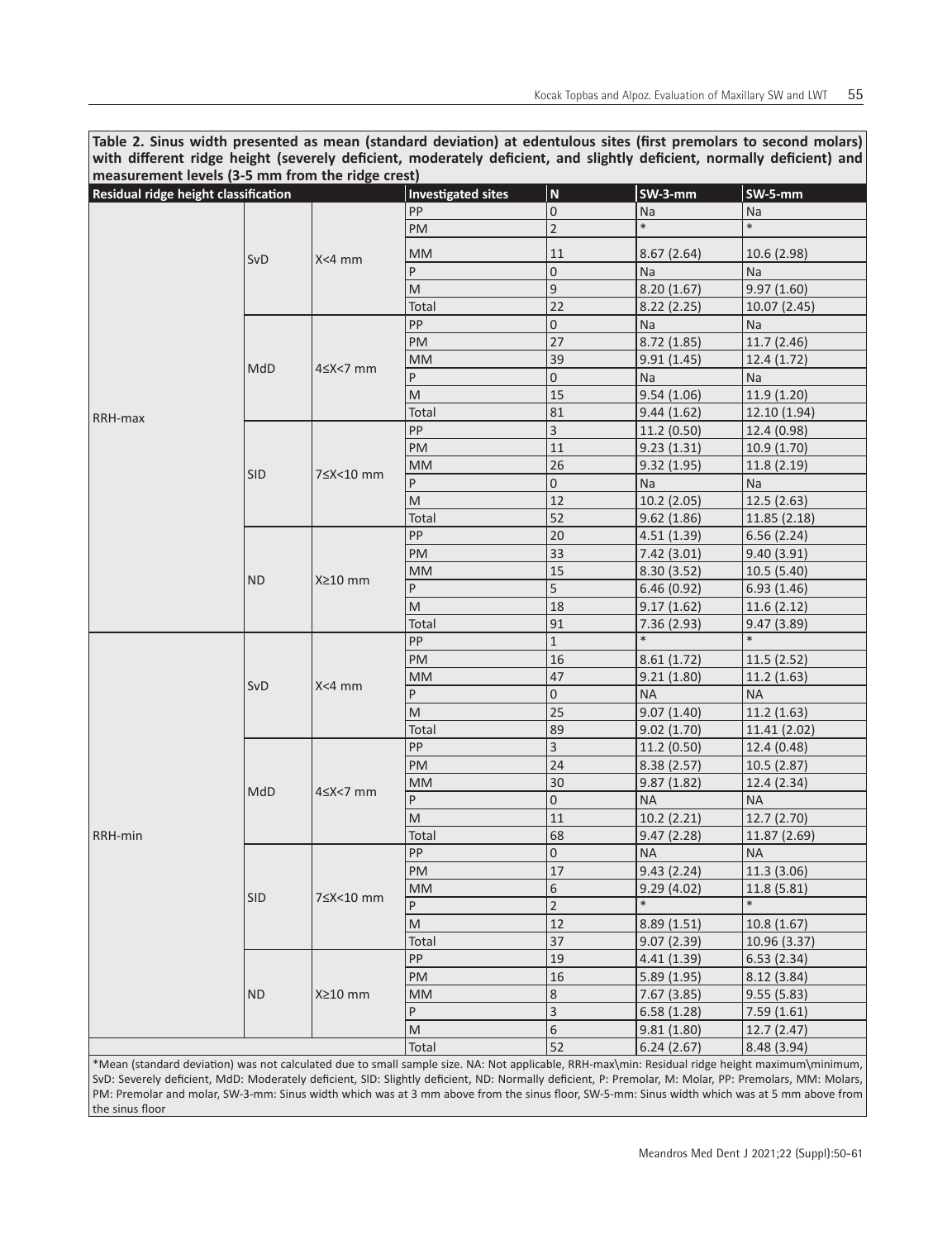| Tower and upper filmit of the fateral window osteotomy |            |                     |               |             |               |                            |                             |       |
|--------------------------------------------------------|------------|---------------------|---------------|-------------|---------------|----------------------------|-----------------------------|-------|
| Residual ridge height classification                   |            | <b>Measurements</b> | $\mathsf{n}$  | <b>Mean</b> | <b>Median</b> | Thirty-third<br>percentile | Sixty-seventh<br>percentile |       |
| RRH-max                                                | <b>SvD</b> | $X<4$ mm            | $SW-3-mm$     | 22          | 8.22(2.25)    | 7.80                       | 7.03                        | 8.57  |
|                                                        | MdD        | $4 \le X < 7$ mm    | $SW-3-mm$     | 81          | 9.44(1.62)    | 9.73                       | 9.09                        | 10.30 |
|                                                        | <b>SID</b> | 7≤X<10 mm           | $SW-3-mm$     | 52          | 9.62(1.86)    | 9.07                       | 8.67                        | 10.30 |
|                                                        | <b>SvD</b> | $X < 4$ mm          | $SW-3-mm$     | 89          | 9.02(1.70)    | 9.27                       | 8.53                        | 10.06 |
| RRH-min                                                | <b>MdD</b> | $4 \le X < 7$ mm    | $SW-3-mm$     | 68          | 9.47(2.28)    | 9.07                       | 8.53                        | 10.20 |
|                                                        | <b>SID</b> | 7≤X<10 mm           | $SW-3-mm$     | 37          | 9.07(2.39)    | 9.07                       | 8.00                        | 10.53 |
|                                                        |            | RRH-max total       | 155           | 9.33(1.85)  | 9.27          | 8.62                       | 10.11                       |       |
| RRH-max                                                | <b>SvD</b> | $X < 4$ mm          | $SW-5-mm$     | 22          | 10.07(2.45)   | 9.53                       | 10.3                        | 10.3  |
|                                                        | <b>MdD</b> | $4 \le X < 7$ mm    | $SW-5-mm$     | 81          | 12.10 (1.94)  | 12.10                      | 11.30                       | 13.00 |
|                                                        | <b>SID</b> | 7≤X<10 mm           | $SW-5-mm$     | 52          | 11.85(2.18)   | 11.40                      | 10.60                       | 12.80 |
| RRH-min                                                | SvD        | $X<4$ mm            | $SW-5-mm$     | 89          | 11.41 (2.02)  | 11.47                      | 10.37                       | 12.10 |
|                                                        | MdD        | $4 \le X \le 7$ mm  | $SW-5-mm$     | 68          | 11.87 (2.69)  | 11.39                      | 10.71                       | 12.87 |
|                                                        | <b>SID</b> | 7≤X<10 mm           | $SW-5-mm$     | 37          | 10.96 (3.37)  | 10.77                      | 9.92                        | 13.23 |
|                                                        |            |                     | RRH-min total | 194         | 11.72 (2.20)  | 11.47                      | 10.81                       | 12.59 |
|                                                        |            |                     |               |             |               |                            |                             |       |

**Table 3. Sinus width presented as mean (standard deviation), median, and thirty-third and sixty-seventh percentile at lower and upper limit of the lateral window osteotomy**

RRH-max\min: Residual ridge height maximum\minimum, SvD: Severely deficient, MdD: Moderately deficient, SlD: Slightly deficient, SW-3-mm: Sinus width which was at 3 mm above from the sinus floor, SW-5-mm: Sinus width which was at 5 mm above from the sinus floor

| Table 4. New sinus classification based on sinus width at the lower and upper limit of lateral window osteotomy                      |               |             |             |  |  |  |
|--------------------------------------------------------------------------------------------------------------------------------------|---------------|-------------|-------------|--|--|--|
| Sinus width (mm)                                                                                                                     | <b>Narrow</b> | Average     | <b>Wide</b> |  |  |  |
| $SW-3-mm$                                                                                                                            | < 8.62        | 8.62-10.11  | 10.11       |  |  |  |
| SW-5-mm                                                                                                                              | < 10.81       | 10.81-12.59 | 12.59>      |  |  |  |
| SW-3-mm: Sinus width which was at 3 mm above from the sinus floor, SW-5-mm: Sinus width which was at 5 mm above from the sinus floor |               |             |             |  |  |  |

| Table 5. Comparison of measurements by gender |        |             |             |                           |      |  |  |
|-----------------------------------------------|--------|-------------|-------------|---------------------------|------|--|--|
| <b>Measurements</b>                           | Gender | $\mathbf N$ | <b>Mean</b> | <b>Standard deviation</b> | Sig. |  |  |
| $SW-3-mm$                                     | Female | 115         | 8.31        | 2.79                      | 0.06 |  |  |
|                                               | Male   | 131         | 8.91        | 2.12                      |      |  |  |
| $SW-5-mm$                                     | Female | 115         | 10.42       | 3.38                      | 0.02 |  |  |
|                                               | Male   | 131         | 11.39       | 2.74                      |      |  |  |
| $LWT-3-mm$                                    | Female | 115         | 1.46        | 0.70                      | 0.00 |  |  |
|                                               | Male   | 131         | 1.91        | 1.08                      |      |  |  |
| $LWT-5-mm$                                    | Female | 115         | 1.41        | 0.69                      | 0.01 |  |  |
|                                               | Male   | 131         | 1.69        | 0.92                      |      |  |  |
| RRH-min                                       | Female | 115         | 7.73        | 5.86                      | 0.01 |  |  |
|                                               | Male   | 131         | 6.00        | 4.50                      |      |  |  |
|                                               | Female | 115         | 10.24       | 5.73                      |      |  |  |
| RRH-max                                       | Male   | 131         | 8.96        | 5.02                      | 0.06 |  |  |

SW-3-mm: Sinus width which was at 3 mm above from the sinus floor, SW-5-mm: Sinus width which was at 5 mm above from the sinus floor, LWT-3 mm: Lateral wall thickness which was at 3 mm above from the sinus floor), LWT-5-mm: Lateral wall thickness which was at 5 mm above from the sinus floor), RRH-max\min: Residual ridge height maximum\minimum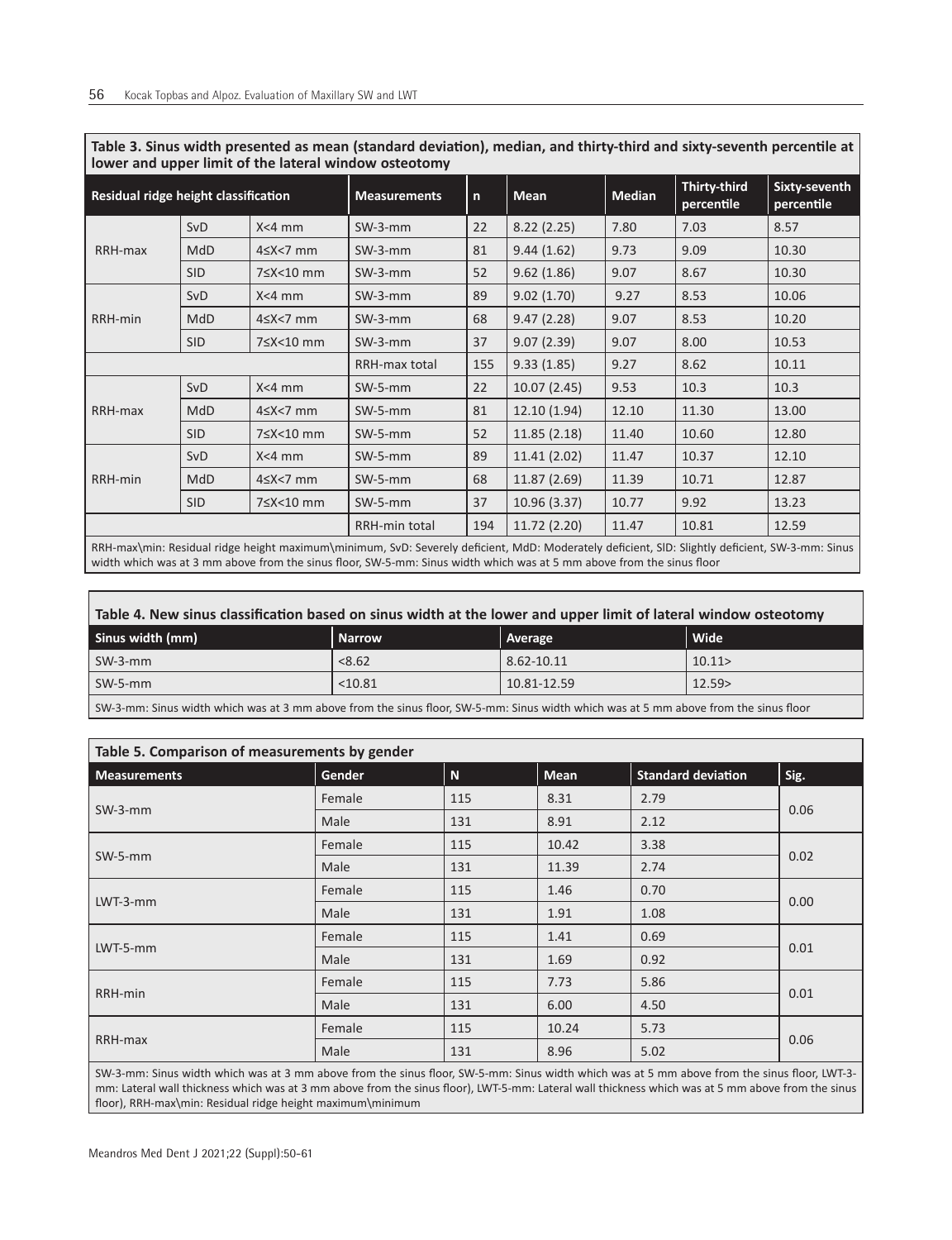| Table 6. Comparison of measurements by age                                                                                                      |           |     |       |      |      |  |
|-------------------------------------------------------------------------------------------------------------------------------------------------|-----------|-----|-------|------|------|--|
| <b>Measurements</b>                                                                                                                             | Age       | n   | Mean  | SD   | Sig. |  |
|                                                                                                                                                 | 18-35     | 27  | 9.08  | 2.23 | 0.18 |  |
| SW-3-mm                                                                                                                                         | $36 - 53$ | 127 | 8.82  | 2.44 |      |  |
|                                                                                                                                                 | 54-71     | 91  | 8.28  | 2.48 |      |  |
|                                                                                                                                                 | 18-35     | 27  | 11.22 | 2.62 |      |  |
| SW-5-mm                                                                                                                                         | $36 - 53$ | 127 | 11.30 | 2.89 | 0.13 |  |
|                                                                                                                                                 | 54-71     | 91  | 10.41 | 3.34 |      |  |
|                                                                                                                                                 | 18-35     | 27  | 1.84  | 0.78 | 0.33 |  |
| $LWT-3-mm$                                                                                                                                      | $36 - 53$ | 127 | 1.71  | 1.12 |      |  |
|                                                                                                                                                 | 54-71     | 91  | 1.61  | 0.68 |      |  |
|                                                                                                                                                 | 18-35     | 27  | 1.92  | 1.13 | 0.14 |  |
| LWT-5-mm                                                                                                                                        | $36 - 53$ | 127 | 1.54  | 0.90 |      |  |
|                                                                                                                                                 | 54-71     | 91  | 1.47  | 0.56 |      |  |
|                                                                                                                                                 | 18-35     | 27  | 5.98  | 5.08 | 0.47 |  |
| RRH-min                                                                                                                                         | $36 - 53$ | 127 | 6.61  | 5.27 |      |  |
|                                                                                                                                                 | 54-71     | 91  | 7.24  | 5.21 |      |  |
|                                                                                                                                                 | 18-35     | 27  | 8.13  | 5.58 |      |  |
| RRH-max                                                                                                                                         | $36 - 53$ | 127 | 9.55  | 5.40 | 0.36 |  |
|                                                                                                                                                 | 54-71     | 91  | 9.88  | 5.27 |      |  |
| *The 72+ age group is not included in the analysis due to small sample size, SW-3-mm: Sinus width which was at 3 mm above from the sinus floor, |           |     |       |      |      |  |

SW-5-mm: Sinus width which was at 5 mm above from the sinus floor, LWT-3-mm: Lateral wall thickness which was at 3 mm above from the sinus floor, LWT-5-mm: Lateral wall thickness which was at 5 mm above from the sinus floor, RRH-max\min: Residual ridge height maximum\minimum, SD: Standard deviation

In addition to, the presence of an overly large or narrow sinus, such as a thin or thick lateral wall, increases the risk of membrane perforation (16,17). However, despite this, few clinical studies (8,18- 22) have assessed the LWT of maxillary sinuses, the width of the mediolateral sinus or their relationship to various parameters. This study evaluates LWT and SW in patients with one and two edentulous sites using CBCT with a limited FOV. It proposes a new sinus classification based on those values to outline clinical implications for augmentation. It investigates the influence of age and sex on bony structures surrounding the sinus and determines the mean value of each parameter for the evaluated sample. To the best of our knowledge, this study is the most comprehensive examination of radiological markers of lateral wall osteotomy available.

Zijdervald et al. (16) found that LWT to be mostly thin (78%), in their study. Because lateral wall evaluation was performed intraoperatively, the lateral wall was defined as thin if the mucocilium was greyishbluish and thick if the lateral wall was at least as thick as the diameter of a stainless steel bur (2.3 mm) (16). Similar to this study, the thicknesses obtained at each investigated site were found to be smaller than 2.3 mm. Therefore, it is important to evaluate LWT before surgical operations, since the integrity of sinus membranes may be affected during procedures.

In lateral wall osteotomy, infracture and wall-off techniques are used (23,24). The infracture technique involves tapping of the lateral wall as a roof over the graft materials, while in the wall-off technique, the lateral wall should be removed to gain an access to the sinus. In both techniques, it is recommended to place the inferior border of the window at a distance of 3-5 mm from the sinus floor, accordingly in the present study LWT, SW and RRH measurement points were assessed at 3 and 5mm from the sinus floor (23,25).

Based on our findings, the bone above the PP area has the highest LWT (1.86 mm), and the lowest LWT was documented in the MM area (1.34 mm) at both heights (Table 2). Therefore, care should be taken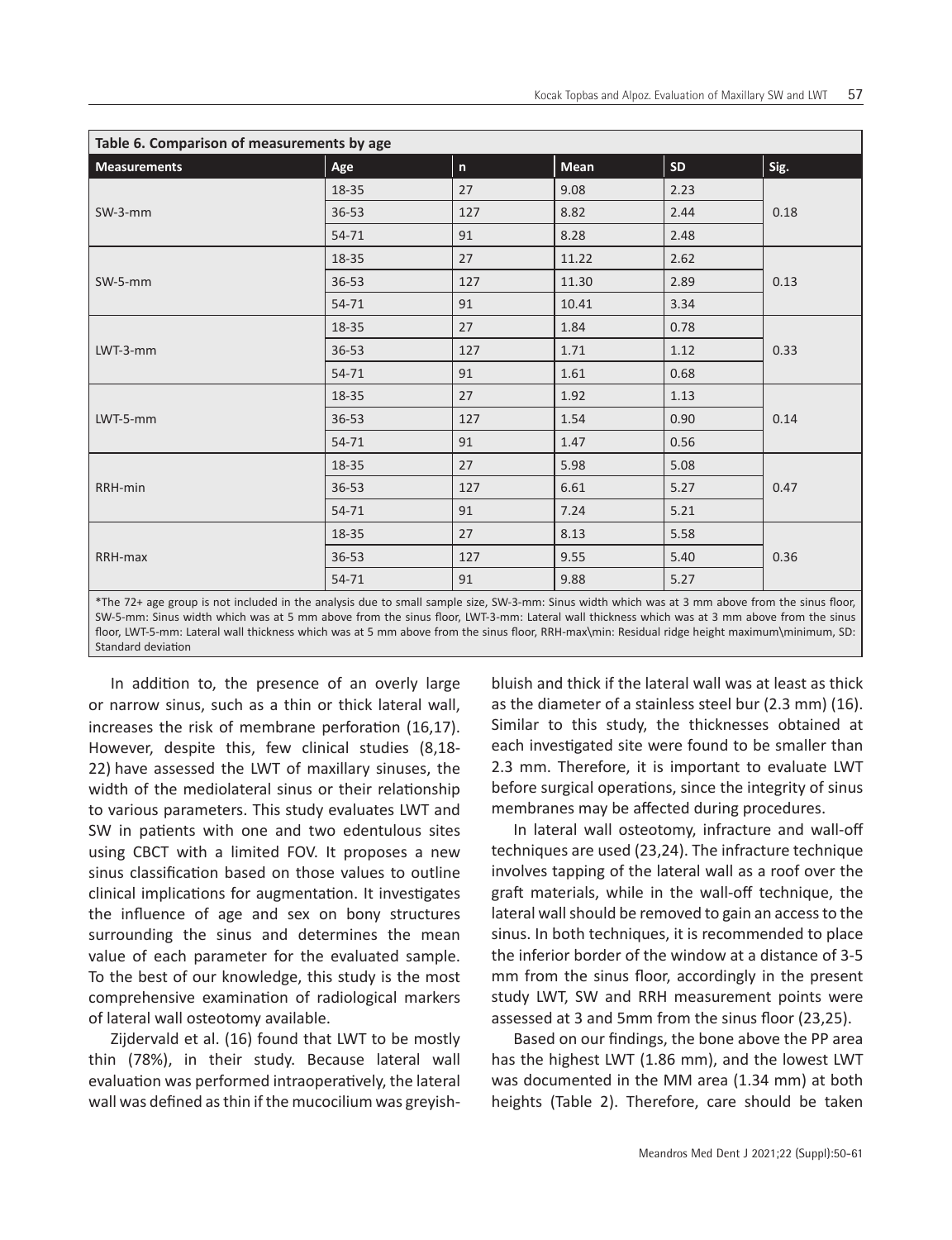when preparing the lateral window or collecting bone in the MM region. Similar results were obtained by Kang et al. (20) in CBCT imaging of Korean patients. Kang et al. (20) reported that the lateral wall of the anterior region was generally thicker than the posterior regions. On the other hand, Yang et al. (21) indicated that LWT diminishes from the second molars to the first premolar regions. This LWT difference is caused by the position of adjacent anatomical structures (22,26). Therefore, clinicians should consider these anatomical landmarks in the presurgical planning and during surgery.

LWT can be affected by chronic inflammatory diseases of the maxillary sinus (27).Therefore, further studies are needed to investigate the relationship between maxillary sinus pathologies and bone changes. Factors such as anatomical landmarks, differences in study populations and uneven sample distributions cause differences between studies (20- 22,26).

In this study, the relationship between dental deficiency and LWT has also been evaluated. Monje et al. (22) found that a correlation between longer edentulous spans and thinner lateral walls.It might be related with maxillary sinus pneumatization and bone resorption. This could not be replicated here because we used only one or two edentulous sites. However, similar to the study of Kang et al. (20), the thinnest LWT was observed in the MM sites of LWT-3-mm and -5 mm regions (Table 2).

Few studies have assessed the effects of age and sex on LWT (20-22). Kang et al. (20) found a significant difference between males and females at 3 mm from the sinus floor. Similarly, this study demonstrated a significant difference in mean LWT between males and females at both heights (p<0.05). Men were found to have thicker lateral walls than women. Important sex-specific differences are already known to occur in bone physiology, geometry and bone gonadal hormone response. Therefore, these values were significantly different between both sex (p<0.05).

When RRH and SW parameters were evaluated in relation to sex in this study, SW-5-mm averages were found to be significant in favour of male partially edentulous patients, while RRH-min averages were significant in favour of female partially edentulous patients. However, since the relation of these parameters with sex is not evaluated in the literature, comparison is not possible.

Regarding aging, it is thought that age-related pneumatization of maxillary sinuses may lead to lateral bone thinness (28). As a result, older patients may have thinner lateral sinus walls due to osteoporosis. However, in this study, LWT did not differentiate with age (p>0.05). Furthermore, SW and RRH averages were not statistically different according to age  $(p>0.05)$ .

Interwall angle and mediolateral wall distances from sinus morphology parameters are effective in predicting sinus membrane perforation risks in surgical procedures (8). According to Chan et al. (8) the mediolateral wall distances to reach the medial wall have been considered clinically important because they directly determine the amount of membrane elevation. Therefore, SW measurements were made from lateral osteotomy levels (3-5 mm) at different distances from the sinus floor in this study. Only a limited number of studies have evaluated the maxillary SW (18,19). Jang et al. (19) found mean mediolateral distances at 12.7±4.0, 15.2±3.7 and 14.4±4.0 at the second premolar, first molar and second molar, respectively, when measured from the CBCT sections of the implants. Avila et al. (18) found SWs of 10.2±3.4, 12.7±3.2 and 14.6±3.2 at 8 mm, 10 mm and 12 mm from the alveolar crest, respectively. However, a direct comparison with this study is not possible because different measurement levels and tooth sites were used. When collecting the data from sites with different RRHs in this study, the average SWs at 3 mm and 5 mm (23,25) for PP, PM, MM, P and M sites. They were 5.64 mm, 8.13 mm, 9.34 mm, 6.46 mm and 9.35 mm at 3 mm height level, respectively. They were 7.67 mm, 10.44 mm, 11.74 mm, 6.93 mm and 11.65, at 5 mm height level respectively (Table 2).

Different classifications related to maxillary sinuses have been made, (1,8,9,29-31) focusing on the adjacent structures of maxillary sinuses (1,29- 31). Similar to this study, Chan et al. (8) and Teng et al. (9) evaluated mediolateral dimensions of maxillary sinuses from different heights to establish classifications of narrow, average and wide. A narrow sinus may cause the trapdoor to obstruct during the lateral sinus floor elevation procedure when creating the final horizontal position of the new floor (3,25). On the other hand, narrow sinus walls, which usually complicate traditional lateral sinus floor elevation, may provide significant advantages to sinus elevation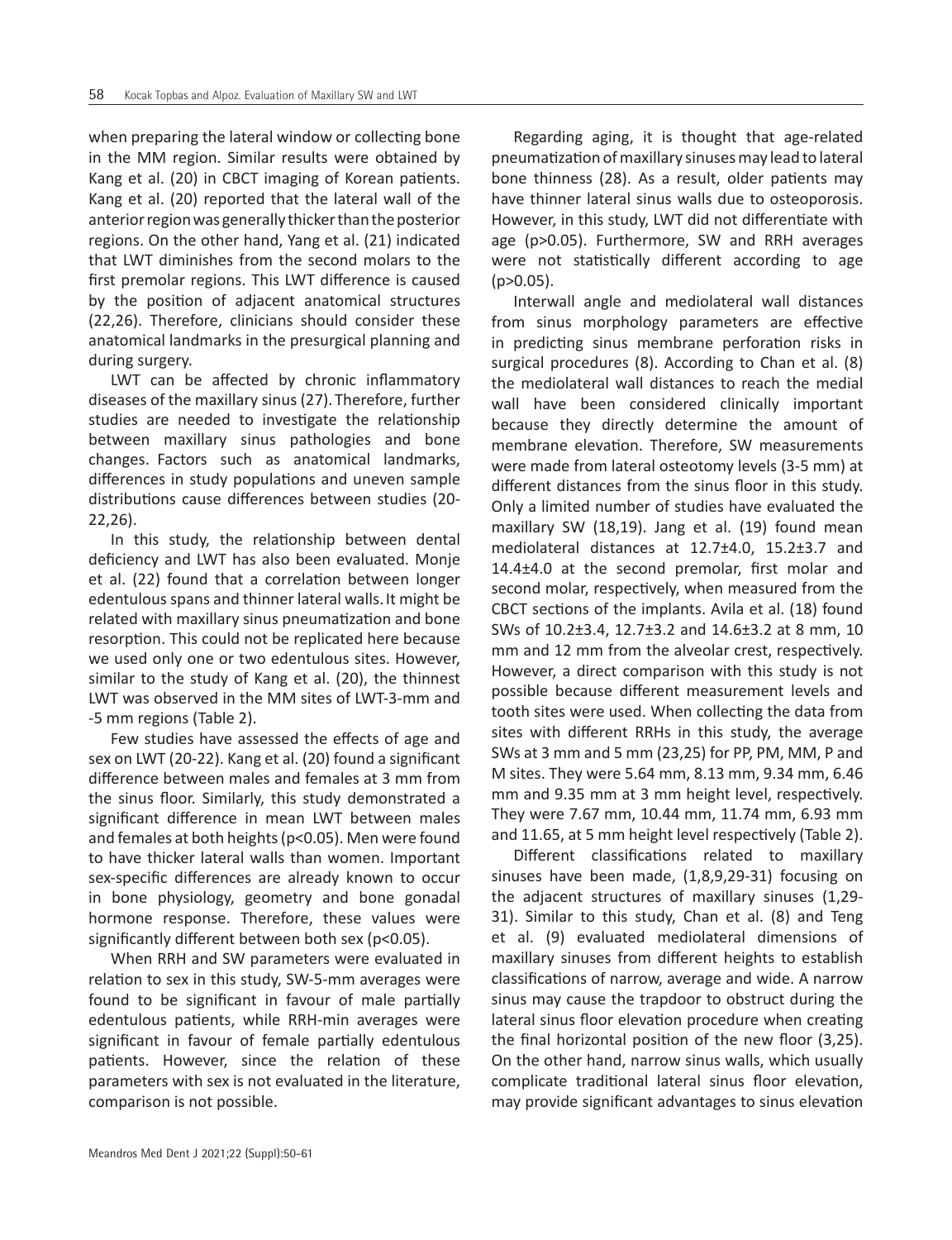via crestal osteotomy (9). In this case, the presence of narrow SWs maximizes the contact of the implant to the bone along the lateral walls and prevents the use of excess grafts, providing better retention for the primary stability of the implants. This close relationship between bone and implant induces initial bone formation with abundant blood flow. In the presence of a wide sinus, it takes more time to release the Schneiderian membrane during the lateral wall sinus elevation. In this case, the crestal approach should be preferred. Tighter contact with the sinus walls can ensure a better blood supply and passage of the inductive element for ossification of the graft materials. Therefore, primary stability and predictable success will likely increase.

Chan et al. (8) and Teng et al. (9) found that SW was wider in molar sites and that RRH was smaller in these sites than in others. Their studies had higher measurements than this study, although similar results were obtained. Jang et al. (19) measured SW in the cross-sectional imaging of CBCT, showing the apex of the implant after operation. They found that the 0%, 29.9%, 95.7% and 100% of grafts made contact with the medial walls when SW was ≥16.0, >12.1, ≤12.1 and ≤11.3 mm, respectively. Consequently, they suggested that graft contact with the medial sinus wall tends to increase in narrower maxillary sinuses. Similarly, Zheng et al. (32) indicated that SW was 13.68±2.66 mm and found a positive relationship between SW and graft resorption.

When Teng et al. (9) evaluated the relationship between RRH and SW parameters, they found a significant negative correlation. Similarly, in this study, a statistically significant negative correlation was found between SW-5-mm and RRH-max. Additionally, there was a significant negative correlation between the number of missing teeth and SW-5-mm and a significant positive correlation between LWT-5-mm and RRH-max.

SW classification, which was made via small-FOV CBCT, will help identify the sizes of maxillary sinuses and will improve predictions and success in surgical procedures. Further studies should be planned to check the performance the validity and reliability of the current classifications and to investigate their clinical inferences, which may include evaluation of various parameters such as ease of sinus elevation procedures, calculation of graft quantity, rates of complication and success of bone graft material in different SWs.

There are some limitations in our study that include a considerably less datasets for investigated premolar sites (P), unequal ratio among the sexes (female/ male =115/131) and unknown times when subjects became edentulous. In this study, the proportions of PP, PM, MM, P and M in the samples were 9%, 30%, 37%, 2% and 22% respectively. Less data sample was expected for the premolars area, because molars were the most frequently lost teeth (33-37). Moreover, RRH in premolar regions is usually sufficient without sinus augmentation. The mean RRH in the sites associated with premolars (P, PP, PM) was more than 10 mm.

# **Conclusion**

The SW was evaluated on CBCT scans at several ranges from the ridge crest in 246 edentulous sites. Mean SW increased at molar sites and at the regions with lower RRHs. Sinuses were categorised based on  $33<sup>rd</sup>$  and  $67<sup>th</sup>$  percentile SW values at 3 and 5 mm. The mean value of the lower limit was 9.33 (1.85) mm, with 33 $^{rd}$  and 67<sup>th</sup> percentiles being 8.62 and 10.11 mm and of the upper limit was 11.72 (2.20) mm, with same percentiles being 10.81 and 12.59 mm, respectively. Mean LWT at 3 and 5 mm was 1.67 and 1.56 mm, respectively. Based on the  $33<sup>rd</sup>$  and  $67<sup>th</sup>$ percentile SW values of this study, a new maxillary sinus classification was suggested, with narrow, medium and wide dimensions. The proposed SW classification model and LWT can make the choice of surgical approaches more predictable.

# **Ethics**

**Ethics Committee Approval:** This study was approved by the Ethics Committee for Clinical Research at Ege University Faculty of Medicine (decision no: 14- 7.1/6, date: 08.09.2014).

**Informed Consent:** Signed informed consent form was receipted by the participants.

**Peer-review:** Externally and internally peerreviwed.

#### **Authorship Contributions**

Concept: N.K.T., Design: N.K.T., Supervision: E.A., Fundings: N.K.T., Materials: N.K.T., Data Collection or Processing: N.K.T., Analysis or Interpretation: N.K.T., Literature Search: N.K.T., E.A., Writing: N.K.T., E.A., Critical Review: N.K.T., E.A.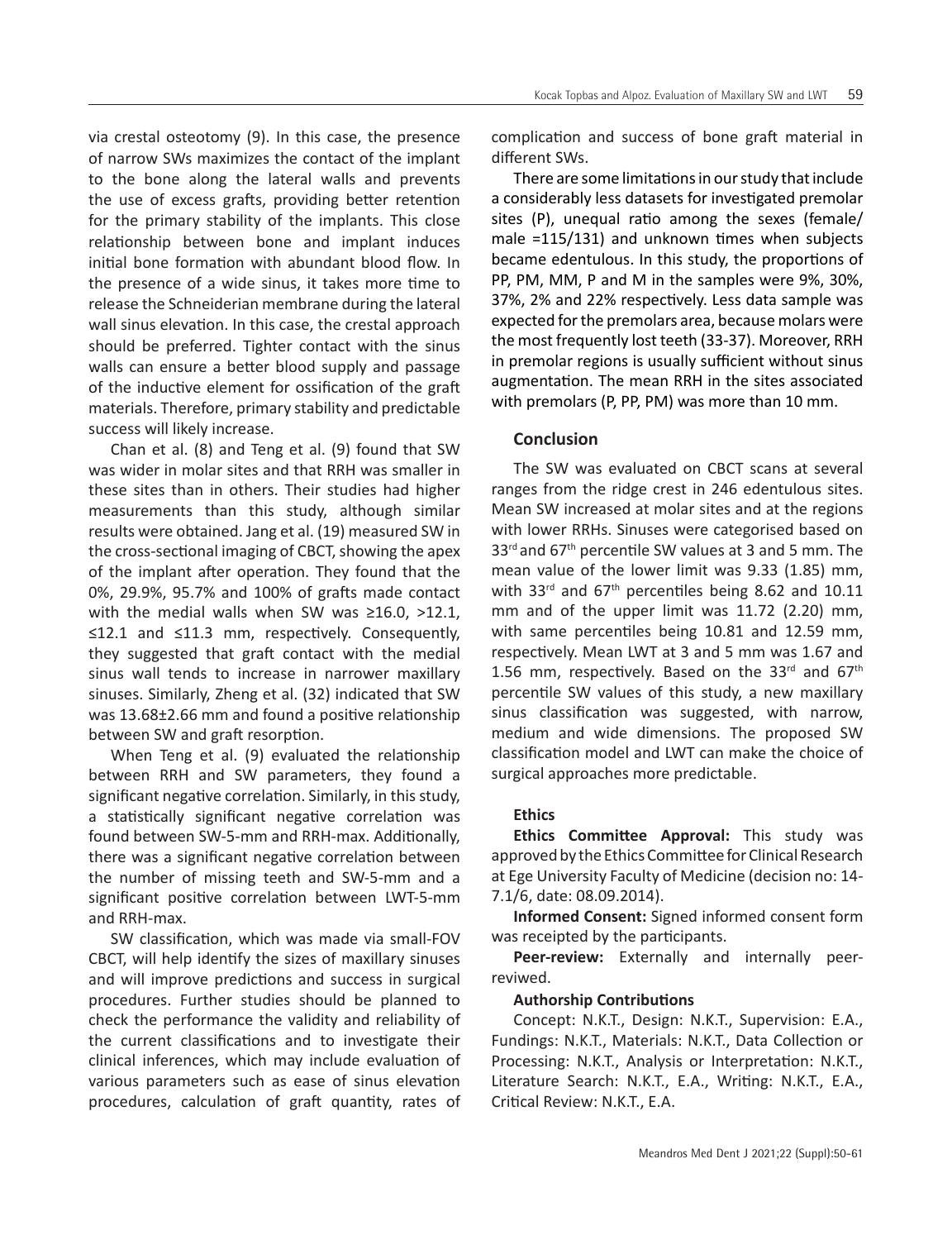**Conflict of Interest:** The authors declare that they have no conflict of interest.

**Financial Disclosure:** The authors declared that this study received no financial support.

# **References**

- 1. Wang HL, Katranji A. ABC sinus augmentation classification. Int J Periodontics Restorative Dent 2008; 28: 383-9.
- 2. Baldi D, Menini M, Pera F, Ravera G, Pera P. Sinus floor elevation using osteotomes or piezoelectric surgery. Int J Oral Maxillofac Surg 2011; 40: 497-503.
- 3. van den Bergh JP, ten Bruggenkate CM, Disch FJ, Tuinzing DB. Anatomical aspects of sinus floor elevations. Clin Oral Implants Res 2000; 11: 256-65.
- 4. Block MS, Kent JN. Sinus augmentation for dental implants: the use of autogenous bone. J Oral Maxillofac Surg 1997; 55: 1281-6.
- 5. Misch CE. Maxillary sinus augmentation for endosteal implants: organized alternative treatment plans. Int J Oral Implantol 1987; 4: 49-58.
- 6. Barone A, Santini S, Sbordone L, Crespi R, Covani U. A clinical study of the outcomes and complications associated with maxillary sinus augmentation. Int J Oral Maxillofac Implants 2006; 21: 81-5.
- 7. Pjetursson BE, Tan WC, Zwahlen M, Lang NP. A systematic review of the success of sinus floor elevation and survival of implants inserted in combination with sinus floor elevation. J Clin Periodontol 2008; 35(Suppl 8): 216-40.
- 8. Chan HL, Suarez F, Monje A, Benavides E, Wang HL. Evaluation of maxillary sinus width on cone-beam computed tomography for sinus augmentation and new sinus classification based on sinus width. Clin Oral Implants Res 2014; 25: 647-52.
- 9. Teng M, Cheng Q, Liao J, Zhang X, Mo A, Liang X. Sinus width analysis and new classification with clinical implications for uugmentation. Clin Implant Dent Relat Res 2016; 18: 89-96.
- 10. Velloso GR, Vidigal GM Jr, de Freitas MM, Garcia de Brito OF, Manso MC, Groisman M. tridimensional analysis of maxillary sinus anatomy related to sinus lift procedure. Implant Dent 2006; 15: 192-6.
- 11. Cho SC, Wallace SS, Froum SJ, Tarnow DP. Influence of anatomy on schneiderian membrane perforations during sinus elevation surgery: three-dimensional analysis. Pract Proced Aesthet Dent 2001; 13: 160-3.
- 12. Ulm CW, Solar P, Krennmair G, Matejka M, Watzek G. Incidence and suggested surgical management of septa in sinus-lift procedures. Int J Oral Maxillofac Implants 1995; 10: 462-5.
- 13. Hernández-Alfaro F, Torradeflot MM, Marti C. Prevalence and management of schneiderian membrane perforations during sinus-lift procedures. Clin Oral Implants Res 2008; 19: 91-8.
- 14. Palma VC, Magro-Filho O, de Oliveria JA, Lundgren S, Salata LA, Sennerby L. Bone reformation and implant integration following maxillary sinus membrane elevation: an experimental study in primates. Clin Implant Dent Relat Res 2006; 8: 11-24.
- 15. Neugebauer J, Ritter L, Mischkowski RA, Dreiseidler T, Scherer P, Ketterle M, et al. Evaluation of maxillary sinus anatomy by cone-beam CT prior to sinus floor elevation. Int J Oral Maxillofac Implants 2010; 25: 258-65.
- 16. Zijderveld SA, van den Bergh JP, Schulten EA, ten Bruggenkate CM. Anatomical and surgical findings and complications in 100 consecutive maxillary sinus floor elevation procedures. J Oral Maxillofac Surg 2008; 66: 1426-38.
- 17. Schwartz-Arad D, Herzberg R, Dolev E. The prevalence of surgical complications of the sinus graft procedure and their impact on implant survival. J Periodontol 2004; 75: 511-6.
- 18. Avila G, Wang HL, Galindo-Moreno P, Misch CE, Bagramian RA, Rudek I, et al. The influence of the bucco-palatal distance on sinus augmentation outcomes. J Periodontol 2010; 81: 1041-50.
- 19. Jang HY, Kim HC, Lee SC, Lee JY. Choice of graft material in relation to maxillary sinus width in internal sinus floor augmentation. J Oral Maxillofac Surg 2010; 68: 1859-68.
- 20. Kang SJ, Shin SI, Herr Y, Kwon YH, Kim GT, Chung JH. Anatomical structures in the maxillary sinus related to lateral sinus elevation: a cone beam computed tomographic analysis. Clin Oral Implants Res 2013; 24(Suppl A100): 75-81.
- 21. Yang SM, Park SI, Kye SB, Shin SY. Computed tomographic assessment of maxillary sinus wall thickness in edentulous patients. J Oral Rehabil 2012; 39: 421-8.
- 22. Monje A, Catena A, Monje F, Gonzalez-García R, Galindo-Moreno P, Suarez F, et al. Maxillary sinus lateral wall thickness and morphologic patterns in the atrophic posterior maxilla. J Periodontol 2014; 85: 676-82.
- 23. Wallace SS, Tarnow DP, Froum SJ, Cho SC, Zadeh HH, Stoupel J, et al. Maxillary sinus elevation by lateral window approach: evolution of technology and technique. J Evid Based Dent Pract 2012; 12(Suppl 3): 161-71.
- 24. Raja SV. Management of the posterior maxilla with sinus lift: review of techniques. J Oral Maxillofac Surg 2009; 67: 1730-4.
- 25. Woo I, Le BT. Maxillary sinus floor elevation: review of anatomy and two techniques. Implant Dent 2004; 13: 28-32.
- 26. Apostolakis D, Bissoon AK. Radiographic evaluation of the superior alveolar canal: measurements of its diameter and of its position in relation to the maxillary sinus floor: a cone beam computerized tomography study. Clin Oral Implants Res 2014; 25: 553-9.
- 27. Kim HY, Kim MB, Dhong HJ, Jung YG, Min JY, Chung SK, et al. Changes of maxillary sinus volume and bony thickness of the paranasal sinuses in longstanding pediatric chronic rhinosinusitis. Int J Pediatr Otorhinolaryngol 2008; 72: 103-8.
- 28. Ulm CW, Solar P, Gsellmann B, Matejka M, Watzek G. The edentulous maxillary alveolar process in the region of the maxillary sinus--a study of physical dimension. Int J Oral Maxillofac Surg 1995; 24: 279-82.
- 29. Misch CE, Judy KW. Classification of partially edentulous arches for implant dentistry. Int J Oral Implantol 1987; 4: 7-13.
- 30. Cawood JI, Howell RA. A classification of the edentulous jaws. Int J Oral Maxillofac Surg 1988; 17: 232-6.
- 31. Simion M, Fontana F, Rasperini G, Maiorana C. Long-term evaluation of osseointegrated implants placed in sites